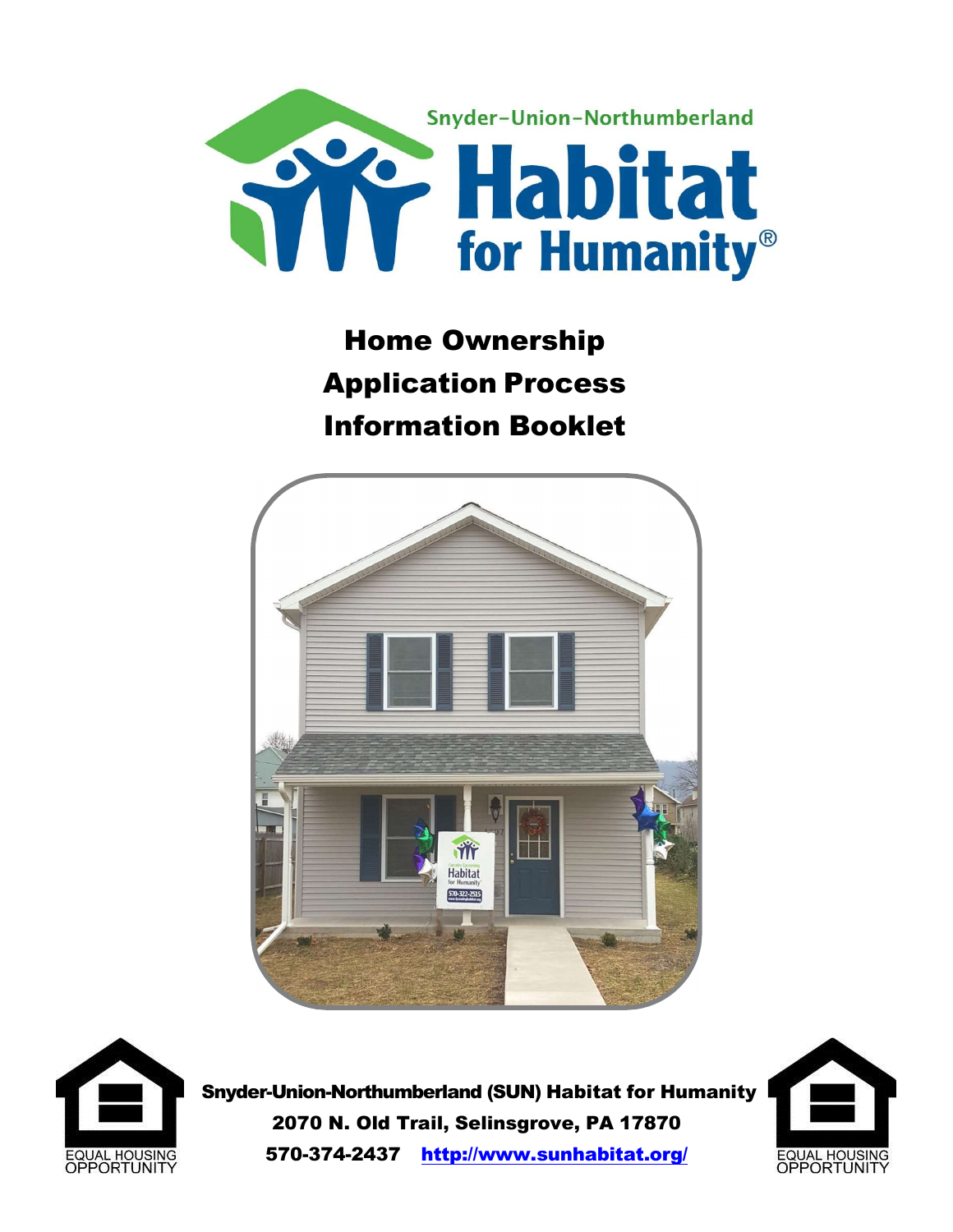# Application Process for Habitat Homeownership

- 1. Fill out a Pre-Application & send it into our office with the (\$10 per applicant) credit check fee.
- 2. Habitat will then process your application, including calculating your income to debt ratio and obtaining your credit report.
- 3. You will be asked to meet with Habitat staff and/or attend a Family Selection Workshop. Date, time, and location of the next available workshop will be made available to you after our Family Services Committee reviews your Pre-Application & information.
- 4. Habitat staff will verify your bank balances, income, and rental history through the application process.
- 5. A representative from our Family Services Committee will schedule a time to visit your home and meet with you and your family.
- 6. After the home visit, the committee will meet to determine your qualification status. Qualification is based on three main factors:
	- The need for housing
	- Credit score / ability to pay
	- Willingness to partner with Habitat for Humanity
- 7. The Family Services Committee discusses all eligible applicants with the Habitat Board of Directors, who are responsible for the final approval of all Partner Families.
- 8. Approved applicants will be notified by mail and will be assigned a volunteer Family Partner Mentor.
- 9. Denied applicants will receive a letter stating the reason for denial. If reasons for denial can be resolved, we ask that the applicants show proof of the resolution and reapply when they are in better financial standing.
- 10. Habitat is willing to work with denied applicants on financial education, building good credit, managing a household budget, decreasing debt to income ratios etc. If you are denied, ask us how we can help!

The Habitat for Humanity Homeownership Application Process takes between three and six months. It is not a quick, immediate, emergency fix for housing.

The Homeownership Process is a long-term commitment between homeowners and Habitat for Humanity.

Incomplete applications or applications submitted before 6/20/22 or after 7/20/22 will be denied. Applications are only accepted from 6/20/2022 through7/20/22.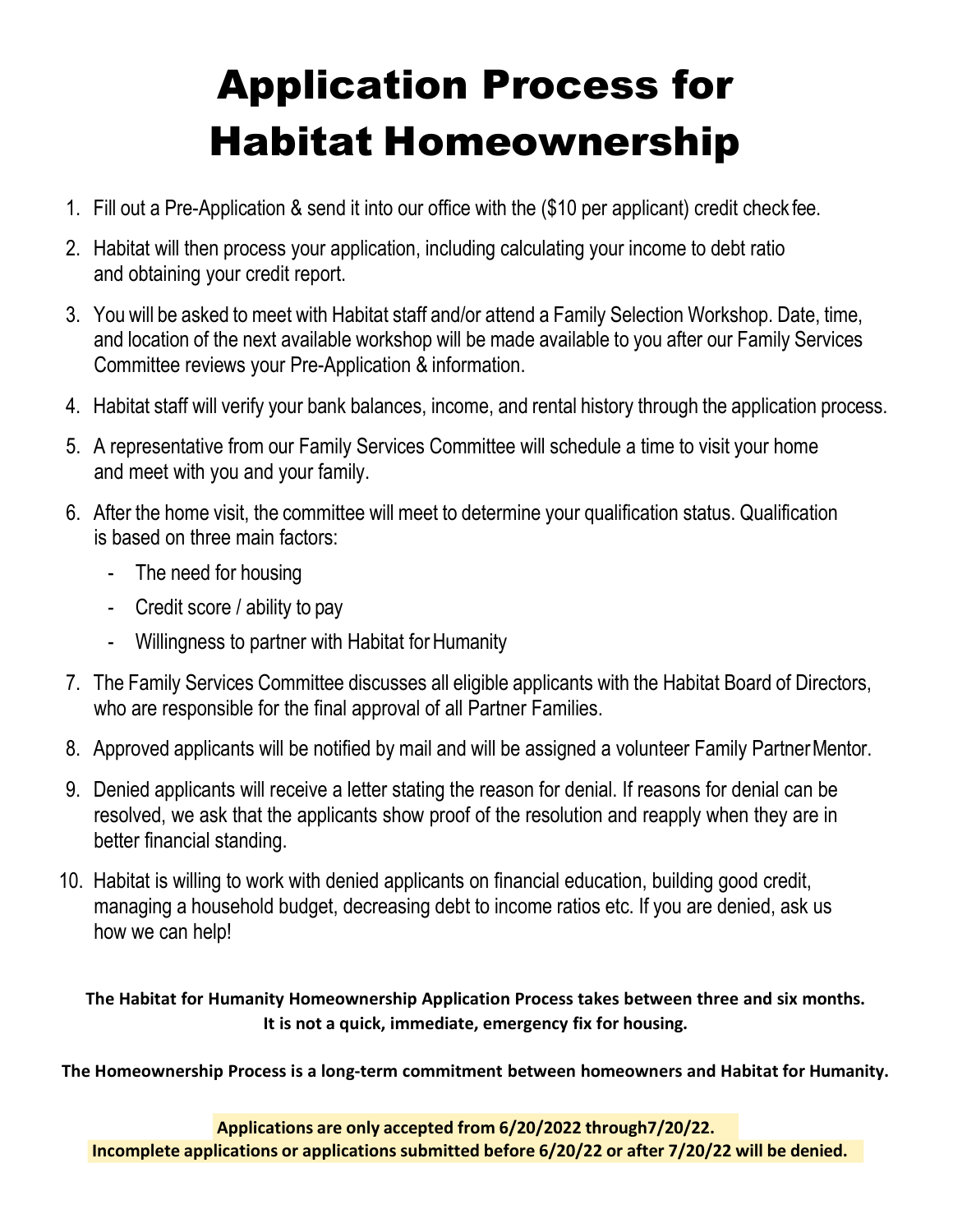

# Preliminary Application for Homeownership

| (Applicant)                                                             | (M/D/Year)                                                                                                                                                                                                                                                                                                          |
|-------------------------------------------------------------------------|---------------------------------------------------------------------------------------------------------------------------------------------------------------------------------------------------------------------------------------------------------------------------------------------------------------------|
| Single (includes Divorced or Widowed):                                  | Married (includes Separated):                                                                                                                                                                                                                                                                                       |
| Are you a citizen of the United States?<br><u>Letter and the states</u> | If not, when did you come to the United States?                                                                                                                                                                                                                                                                     |
|                                                                         | Are you a lawful Permanent Resident?                                                                                                                                                                                                                                                                                |
|                                                                         | Have you ever been convicted of a felony? (Please check one) ______Yes_______No                                                                                                                                                                                                                                     |
|                                                                         | If Yes, please explain: <u>Andrease and the second of the second of the second of the second of the second of the second of the second of the second of the second of the second of the second of the second of the second of th</u>                                                                                |
|                                                                         |                                                                                                                                                                                                                                                                                                                     |
|                                                                         |                                                                                                                                                                                                                                                                                                                     |
| (Co-Applicant)                                                          | (M/D/Year)                                                                                                                                                                                                                                                                                                          |
| Single (includes Divorced or Widowed):                                  | Married (includes Separated):                                                                                                                                                                                                                                                                                       |
|                                                                         | If not, when did you come to the United States?<br>Are you a lawful Permanent Resident?                                                                                                                                                                                                                             |
|                                                                         | Have you ever been convicted of a felony? (Please check one) ______ Yes ______ No<br>If Yes, please explain: example and a set of the set of the set of the set of the set of the set of the set of the set of the set of the set of the set of the set of the set of the set of the set of the set of the set of t |
|                                                                         |                                                                                                                                                                                                                                                                                                                     |
|                                                                         |                                                                                                                                                                                                                                                                                                                     |
|                                                                         |                                                                                                                                                                                                                                                                                                                     |
|                                                                         |                                                                                                                                                                                                                                                                                                                     |
|                                                                         |                                                                                                                                                                                                                                                                                                                     |
| Email address:                                                          | <u> 1989 - Johann Barn, amerikansk politiker (d. 1989)</u>                                                                                                                                                                                                                                                          |
|                                                                         |                                                                                                                                                                                                                                                                                                                     |
|                                                                         | Please list your CURRENT employer(s), start date, and monthly wages for each working member of your household 18 years or older:                                                                                                                                                                                    |
| <b>Employee's Name</b><br>(Who works here?)                             | Company name & City<br>Start Date<br>Gross MONTHLY income                                                                                                                                                                                                                                                           |
|                                                                         |                                                                                                                                                                                                                                                                                                                     |
|                                                                         |                                                                                                                                                                                                                                                                                                                     |
|                                                                         |                                                                                                                                                                                                                                                                                                                     |
|                                                                         |                                                                                                                                                                                                                                                                                                                     |
|                                                                         | Please list other income (Include AFDC/TANF, Food Stamps, Social Security, SSI, Disability, Alimony, Child Support, Etc. Please include Food                                                                                                                                                                        |
| Stamp amount on a separate line):<br>Name of Recipient                  | Type of Income<br>Amount per Month                                                                                                                                                                                                                                                                                  |
|                                                                         |                                                                                                                                                                                                                                                                                                                     |
|                                                                         |                                                                                                                                                                                                                                                                                                                     |
|                                                                         |                                                                                                                                                                                                                                                                                                                     |
|                                                                         |                                                                                                                                                                                                                                                                                                                     |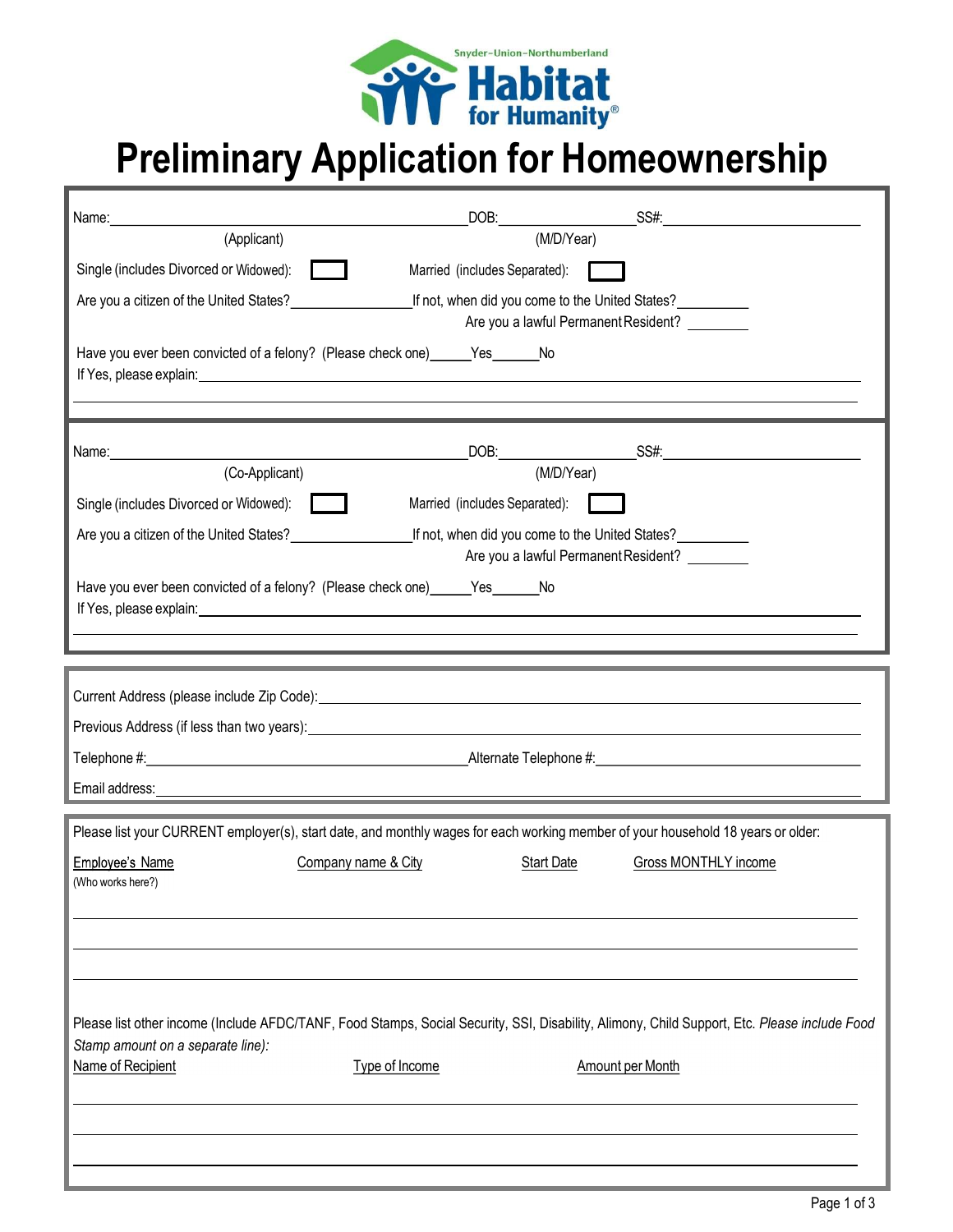| <b>Current Housing Information:</b>                                                                                                                                                                                            |  |
|--------------------------------------------------------------------------------------------------------------------------------------------------------------------------------------------------------------------------------|--|
|                                                                                                                                                                                                                                |  |
|                                                                                                                                                                                                                                |  |
| Number of Bedrooms: Number of Bathrooms: Number of Bathrooms: Number of Decision Art and Solid Art and Solid Art and Decision Art and Decision Art and Decision Art and Art and Art and Decision Art and Art and Art and Art a |  |
|                                                                                                                                                                                                                                |  |
|                                                                                                                                                                                                                                |  |
|                                                                                                                                                                                                                                |  |
|                                                                                                                                                                                                                                |  |
| Please list EVERY person living in your home with you currently, as of the date of this application. Please add additional members on a separate<br>sheet of paper if needed. DO NOT list the applicant or co-applicant.       |  |
| Age/Date of Birth<br><b>Name</b><br><b>Relationship to Applicant</b><br>Will this person live in the Habitat House?<br>Sex                                                                                                     |  |
|                                                                                                                                                                                                                                |  |
|                                                                                                                                                                                                                                |  |
|                                                                                                                                                                                                                                |  |
|                                                                                                                                                                                                                                |  |
|                                                                                                                                                                                                                                |  |
|                                                                                                                                                                                                                                |  |
|                                                                                                                                                                                                                                |  |
| (Use additional paper if needed)                                                                                                                                                                                               |  |
|                                                                                                                                                                                                                                |  |
| Please describe the condition of your current home (why do you want to apply for a Habitat for Humanity home?):                                                                                                                |  |
|                                                                                                                                                                                                                                |  |
|                                                                                                                                                                                                                                |  |
|                                                                                                                                                                                                                                |  |
|                                                                                                                                                                                                                                |  |
| Have you applied for homeownership though Habitat for Humanity previously, whether at this affiliate or another? If so, please explain where you                                                                               |  |
| applied, how many times you've applied, and what the outcome of the application was:                                                                                                                                           |  |
|                                                                                                                                                                                                                                |  |
|                                                                                                                                                                                                                                |  |
| How did you hear about the Habitat for Humanity Homeownership Program?                                                                                                                                                         |  |
|                                                                                                                                                                                                                                |  |
|                                                                                                                                                                                                                                |  |
|                                                                                                                                                                                                                                |  |



We are pledged to the letter and spirit of United States policy for the achievement of equal housing opportunity throughout the nation. We encourage and support affirmative advertising and marketing programs in which there are no barriers to obtaining housing because of race, color, religion, gender, physical or mental limitations, familial status, or national origin.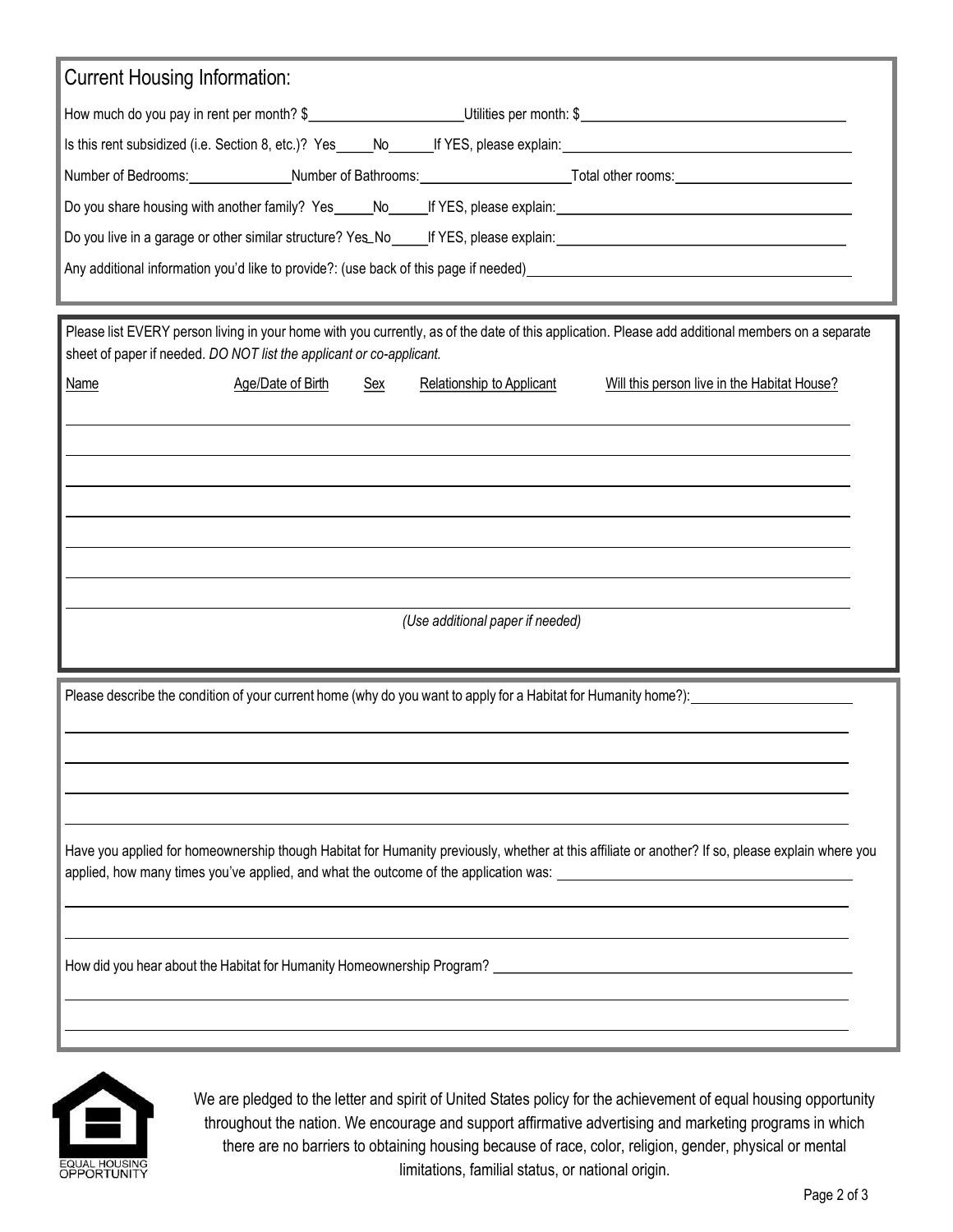# Certification Statement

| I certify that all information provided by me as part of this application is true and correct to the best of my knowledge.<br>I understand that any false information presented may disqualify me and my family from eligibility in the<br>SUN Habitat for Humanity Homeownership Program.<br>I also agree that if my family and I are chosen to become Habitat for Humanity homeowners, SUN Habitat for<br>Humanity has permission to use our names, picture, and story per Habitat for Humanity International guidelines in<br>publications and promotions. |
|---------------------------------------------------------------------------------------------------------------------------------------------------------------------------------------------------------------------------------------------------------------------------------------------------------------------------------------------------------------------------------------------------------------------------------------------------------------------------------------------------------------------------------------------------------------|
| Printed Name of Applicant: <u>contract and a series of the series of the series of the series of the series of the series of the series of the series of the series of the series of the series of the series of the series of t</u>                                                                                                                                                                                                                                                                                                                          |
|                                                                                                                                                                                                                                                                                                                                                                                                                                                                                                                                                               |
|                                                                                                                                                                                                                                                                                                                                                                                                                                                                                                                                                               |
| Signature of Co-Applicant: <u>contract and contract and contract and contract and contract and contract and contract and contract and contract and contract and contract and contract and contract and contract and contract and</u>                                                                                                                                                                                                                                                                                                                          |
| Date: <u>Contract Communication</u> Contract Communication Communication Communication Communication Communication                                                                                                                                                                                                                                                                                                                                                                                                                                            |
|                                                                                                                                                                                                                                                                                                                                                                                                                                                                                                                                                               |
| Please submit your completed application, signed Authorization Form (next page), and \$10.00 for each applicant to:                                                                                                                                                                                                                                                                                                                                                                                                                                           |
| Snyder-Union-Northumberland (SUN)<br><b>Habitat for Humanity</b><br><b>Attn: Family Selection Committee</b><br>2070 N. Old Trail<br>Selinsgrove, PA 17870                                                                                                                                                                                                                                                                                                                                                                                                     |
| The \$10.00 fee(s) will be used to run a credit check on the applicant(s).<br>Your application will not be processed without the credit check fee(s).                                                                                                                                                                                                                                                                                                                                                                                                         |
| If you have any questions prior to submitting your application, please call 570-374-2437.                                                                                                                                                                                                                                                                                                                                                                                                                                                                     |
| For Office Use Only - Do Not Write Below This Space                                                                                                                                                                                                                                                                                                                                                                                                                                                                                                           |
| By Whom:<br>Date Application Received:<br>Authorization Form Received: Yes<br>Credit Check Fee Paid: Yes<br>N <sub>0</sub><br>$\Box$ Money Order<br>Check<br>Cash                                                                                                                                                                                                                                                                                                                                                                                             |
| Application Approved: Yes<br>Reason for denial: <u>contract and contract and contract and contract and contract and contract and contract and contract and contract and contract and contract and contract and contract and contract and contract and contrac</u><br>NG                                                                                                                                                                                                                                                                                       |
| Approval Letter Sent: Date: 1988 Contract of the By Whom: 1988 Whom: 1988 Whom: 1988 Moon: 1988 Moon: 1988 Moon                                                                                                                                                                                                                                                                                                                                                                                                                                               |
|                                                                                                                                                                                                                                                                                                                                                                                                                                                                                                                                                               |
| Additional Information: example and a series of the series of the series of the series of the series of the series of the series of the series of the series of the series of the series of the series of the series of the se                                                                                                                                                                                                                                                                                                                                |
|                                                                                                                                                                                                                                                                                                                                                                                                                                                                                                                                                               |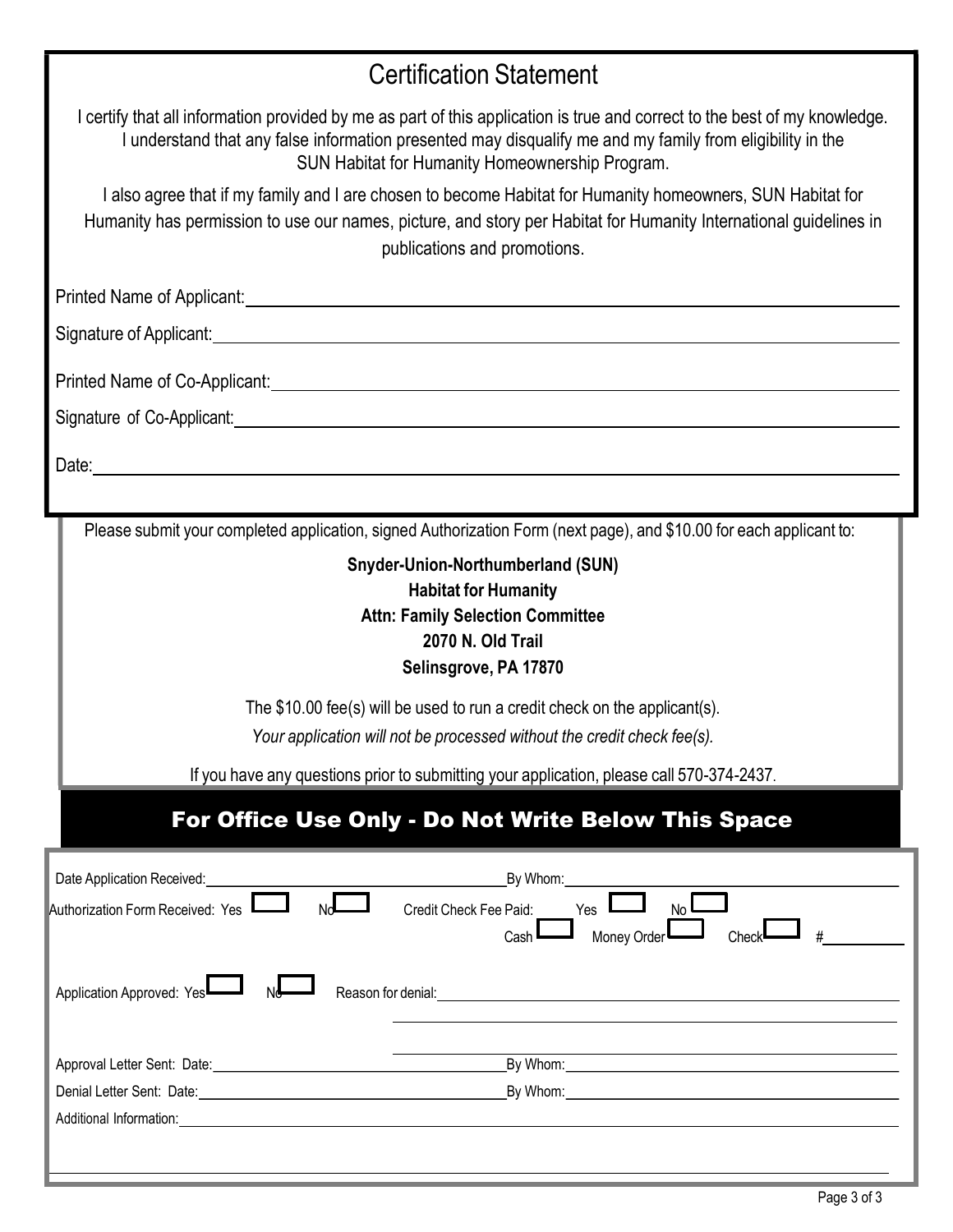

## Authorization and Release of Information

(Please read carefully before signing)

I understand that by completing this Habitat for Humanity Application for Housing, I am authorizing SUN Habitat for Humanity to evaluate my actual need for a Habitat home, my ability to repay the no interest mortgage loan and other expenses associated with homeownership, as well as my willingness to partner with Habitat. I understand that the evaluation will include personal visits, a credit check, past & present landlord and employment verification, references, as well as screening on the National Sex Offender Registry. I authorize SUN Habitat for Humanity to share information with various third-party vendors/providers for purposes of home mortgage finance options.

I have answered all the questions on this application truthfully. I understand that if I have not answered the questions truthfully, my application will be denied. I also recognize that even if I have already been selected as a Habitat Partner Family and it is discovered that I/we have provided untruthful, dishonest or false information, I/we will be disqualified from the program.

The original copy of this application will be retained by Habitat even if the application is not approved.

Date:

SUN Habitat for Humanity is an Equal Opportunity Housing Program



SUN Habitat for Humanity – 2070 N. Old Trail - Selinsgrove, PA 17870 Office: 570 374 2437 Fax: 570 000 000 www.sunhabitat.org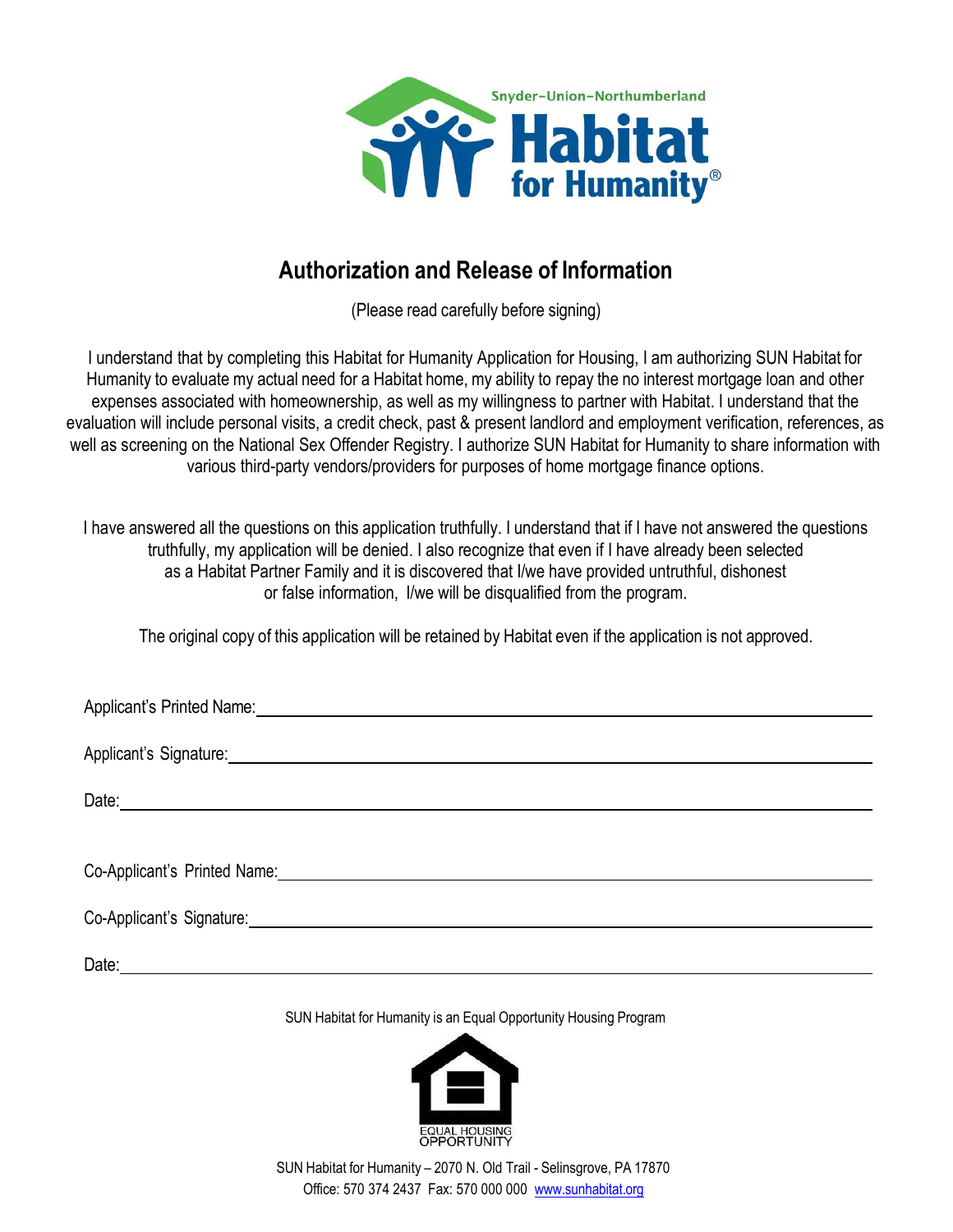

# Definitions of Need for Adequate Shelter, Ability to Pay for a Habitat Home, and Willingness to Partner with Habitat for Humanity

### Section 1. Need for Adequate Shelter

An applicant family's present housing is plagued with at least one of the following conditions:

### a) Structure

- 1. Current shelter requires repairs which the family is unable to perform and/or the landlord is unwilling to complete
- 2. Present dwelling has deficient heating system can't maintain a healthy environment
- 3. Frequently reoccurring plumbing and/or water supply deficiencies
- 4. Unsafe or unreliable source of electrical power
- 5. Handicapped accessibility barriers with current dwelling cannot be corrected.
- 6. Present home is in the process of being condemned.

### b) Size

- 1. Current shelter has an inadequate number of bedrooms
- 2. Family is tentatively living with relatives or friends in overcrowded conditions.

### c) Safety

- 1. Current neighborhood is unsuitable/unsafe.
- 2. No means exits to egress from a basement bedroom.
- 3. Dwelling is plagued with constant infestations of rodents.

### d) Conventional Financing

- 1. Family has applied but has been denied a conventional or government-assisted mortgage.
- 2. Family has no marketable assets which could be used to obtain a conventional loan.

### e) Affordability

1. Family spends in excess of 50% of gross income for rent, excluding utilities

### Section 2. Ability to Pay for a Habitat House

An applicant family must have an annual income that does not exceed the "Low Income" level as set forth annually by HUD. To determine if the family has the necessary resources to purchase a Habitat house, the following factors are used.

- a) The family must have a household gross income that meets the eligibility guidelines of the local Habitat Affiliate.
- b) The total mortgage payment, taxes, insurance, and all debt should not be greater than 30 percent of the total income
- c) Reliable sources of income consist of wages or salary, self-employed income, SSI, income revenue from assets, and (at the current time) public assistance. The reliability of using child support payments used in computing minimum and maximum income will be evaluated.
- d) Employment verifications will be used to verify current income figures and to assess current and past employment stability.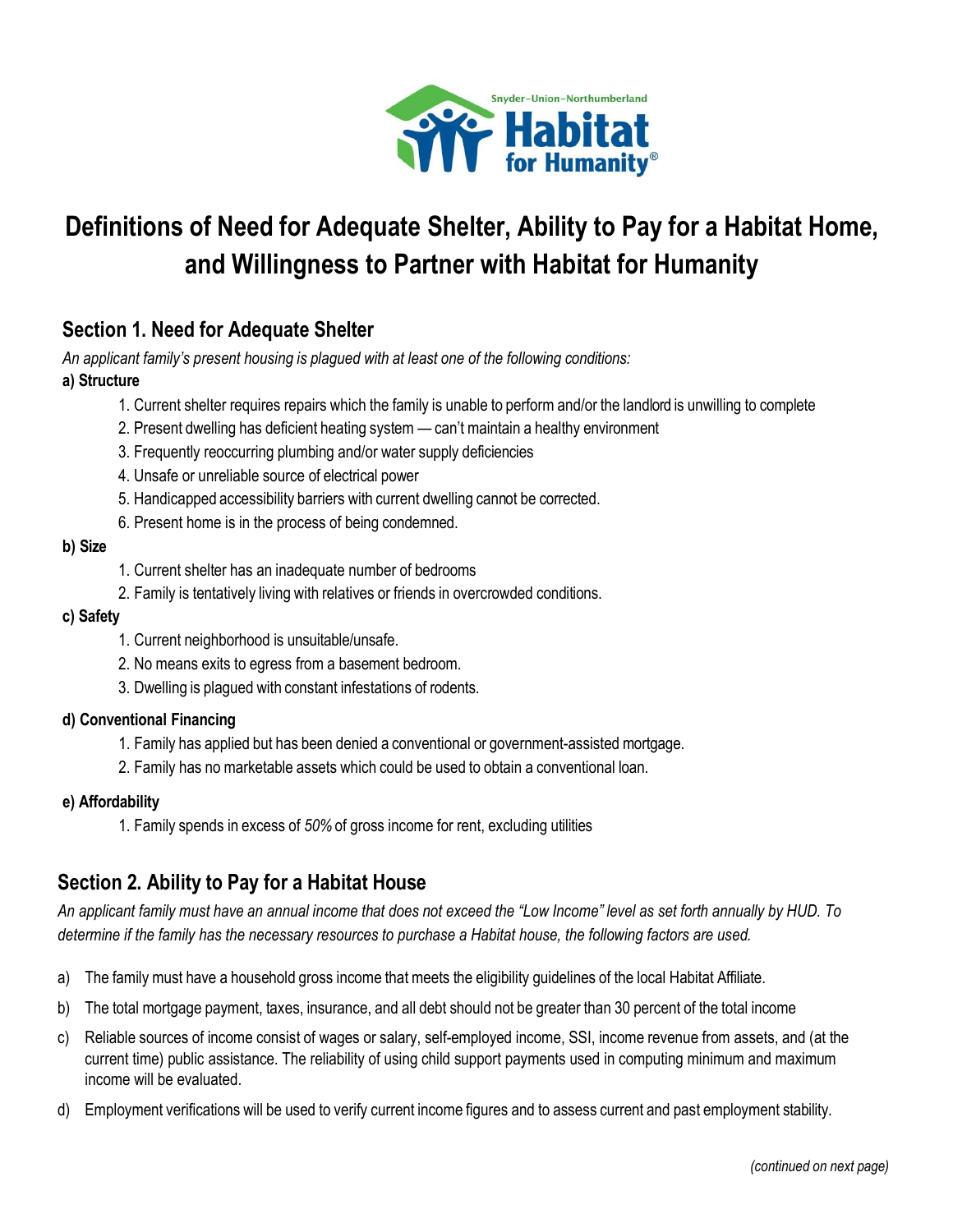- e) A family selected as Habitat homeowners must be able to meet the financial commitment of:
	- 1. Down payment of at least \$1,000. The down payment can be split into two payments of \$500. The first \$500 payment is due no later than three months after the family has been selected. Balance is due at closing.
	- 2. Payment of first year's escrow in advance upon closing. (This amount will vary depending upon insurance costs and taxes.)
- f) The family has a demonstrated record of consistently making regular monthly payments for rent, utilities, insurance, and other credit obligations.
- g) The family has not declared bankruptcy within one year of the application review.
- h) Evidence of capability to pay off any and all bad debts and financial judgments or liens must exist. All financial judgments or liens must be cleared prior to closing. Payments on bad debts must begin immediately upon signing the Letter of Acceptance.
- i) Household income must not be threatened by homeownership (i.e. any household income derived from public assistance must not stop or substantially decrease if the applicant owns a home.)

### Section 3. Willingness to Partner with Habitat

An applicant family must be willing to partner with Habitat. The three factors used to assess this willingness include:

### a) Eagerness

- 1. The family takes the initiative to stay informed and aware of required educational opportunities i.e. Homeowner and financial workshops and trainings.
- 2. The family fully completes the Home Ownership Application and provides the necessary documentation and references.
- 3. The family devises a means by which it can successfully earn the 250 hours per adult in the household sweat equity requirement during the normal 12-month construction time.
- 4. The family is comfortable with promoting the mission of Habitat by sharing their story with the community.
- 5. The family expresses a willingness to attend Habitat Homeowner meetings, training opportunities, and other Habitat functions.

### b) Understanding

- 1. The family fully participates in the family selection process and understands what Habitat is (and what it isn't).
- 2. The family understands and readily accepts all provisions of the Habitat covenant: prompt house payments, completion of the sweat equity hours with a positive attitude, as well as timely and respectful care of the Habitat home and grounds.
- 3. The family knows that Habitat builds a basic, simple but decent house and that they will have very few choices or options on house design features.
- 4. When Habitat transfers the deed to the Partner Family, the family knows it is responsible for all maintenance and repairs (both preventive and unscheduled) unless otherwise covered by the Limited 1 Year Habitat Warranty or a manufacturer's warranty on appliances or systems.

### c) Realization

- 1. The family realizes that a total of 250 hours of "Sweat Equity" per adult in the household is required.
- 2. The family realizes the implications of a highly publicized program.
- 3. The family acknowledges that mortgage payments must be made every month without default.
- 4. The family realizes there are severe restrictions on the resale of the Habitat home.
- 5. The family understands that they are expected to be an ongoing, "active" partner with Habitat.

### Any questions about these definitions can be answered by calling our offices at 570-374-2437 and asking to speak to a member of the Family Services Staff or Committee.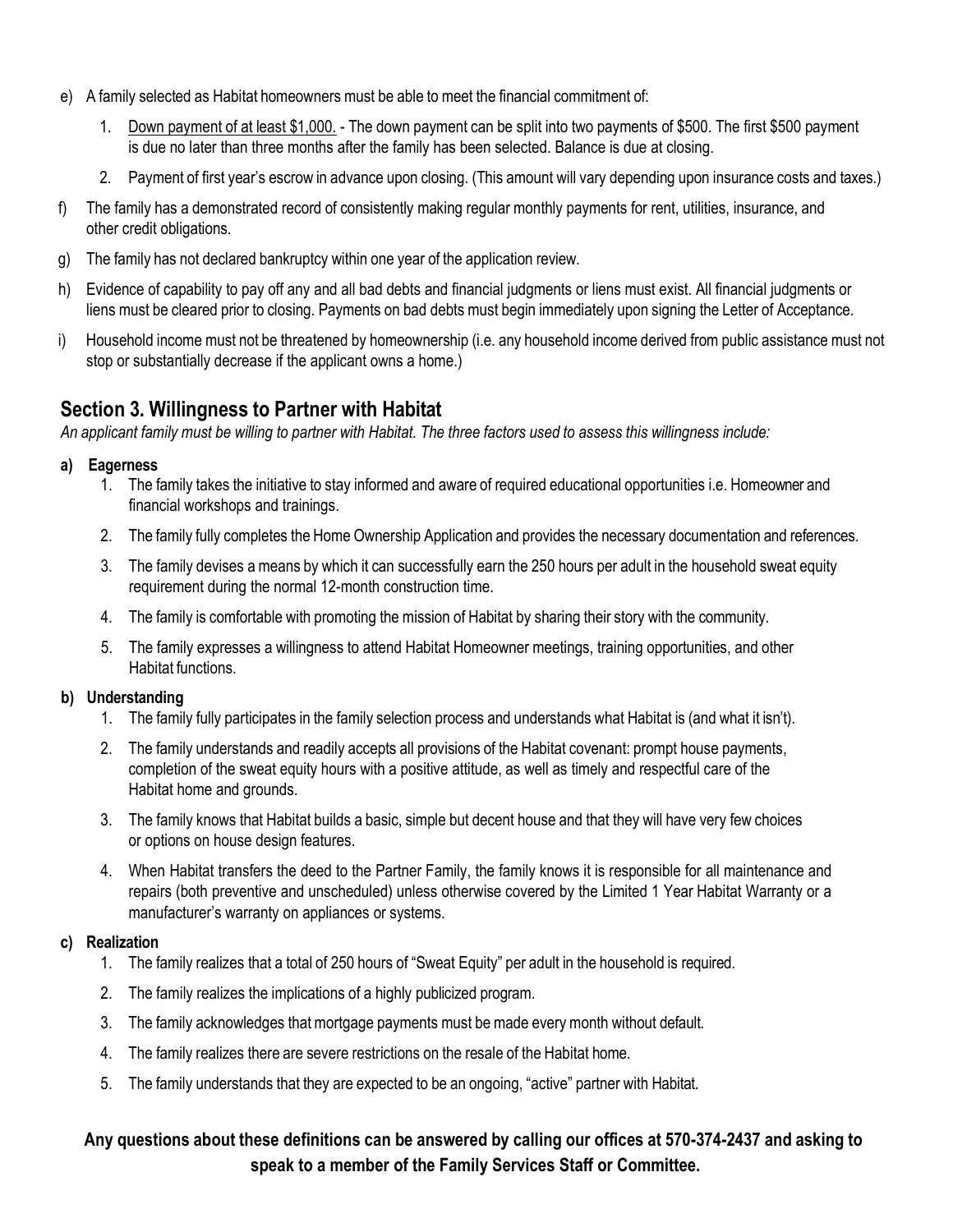

# Frequently Asked Questions

### • What documents are proof that I am a legal resident of the United States?

- 1. Birth Certificate Shows proof that individual was born in U.S.
- 2. 1-94 Arrival/Departure Record Shows that individual left their country and arrived in the U.S. legally. This card has an expiration date that may be extended. The card has an expiration date or will acknowledge that the individual may stay in the U.S. indefinitely.
- 3. Resident Alien Card (Green Card) Shows that an individual is in a position to apply for permanent legal residency in the U.S. This card has an expiration date (usually five years from the date that the individual physically came into the U.S.). The individual may reapply for permanent residency after the 5-year period.

Special Naturalization Provisions - Provisions covering special classes of persons who may be naturalized even though they do not meet all the general requirements for naturalization. Such special provisions allow:

- wives or husbands of U.S. citizens to file for naturalization after three years of lawful permanent residence instead of the prescribed five years;
- a surviving spouse of a U.S. citizen who served in the armed forces to file his or her naturalization application in any district instead of where he/she resides; and
- children of U.S. citizen parents to be naturalized without meeting certain requirements or taking the oath, if too young to understand the meaning. Other classes of persons who may qualify for special consideration are former U.S. citizens, servicemen, seamen, and employees of organizations promoting U.S. interests abroad.

### Note: More information may be found on the INS website.

• Should I list a person on the application as going to be living with me if I am not sure that they are? For instance, my mom might come live with me later in the year, but I am not sure yet. Should I list her on the application as going to be living in the house if I am approved?

You should not list them this early in the process, but when you are interviewed let us know that this is a possibility. If the person comes to live with you anytime during the process you should add them to the application.

### • If I get a raise after I have been approved, does that affect my application?

Yes, a change in income could affect your status. We are required to ensure that all of our families meet HUD guidelines for lowincome families. Please let us know if you believe your income will be changing so that we can work out the details of your new status. If you do not notify us of changes in your income, you could be disqualified on the basis of falsifying information.

### • If I am engaged, do we have to apply together?

Yes, you should apply as a couple.

### • If I die, will the house go back to Habitat?

It depends and will be considered on a case-by-case basis. Most often, if there is someone able to make the monthly payments on the house, and the household still qualifies financially, it will not go back to Habitat. You can specify in your will who you would like the house to go to if such a circumstance were to present itself, but they would still have to be able to make the monthly payments. If the mortgage loan goes into default, (the mortgage loan is not being paid), then the house would be foreclosed on and would go back to Habitat.